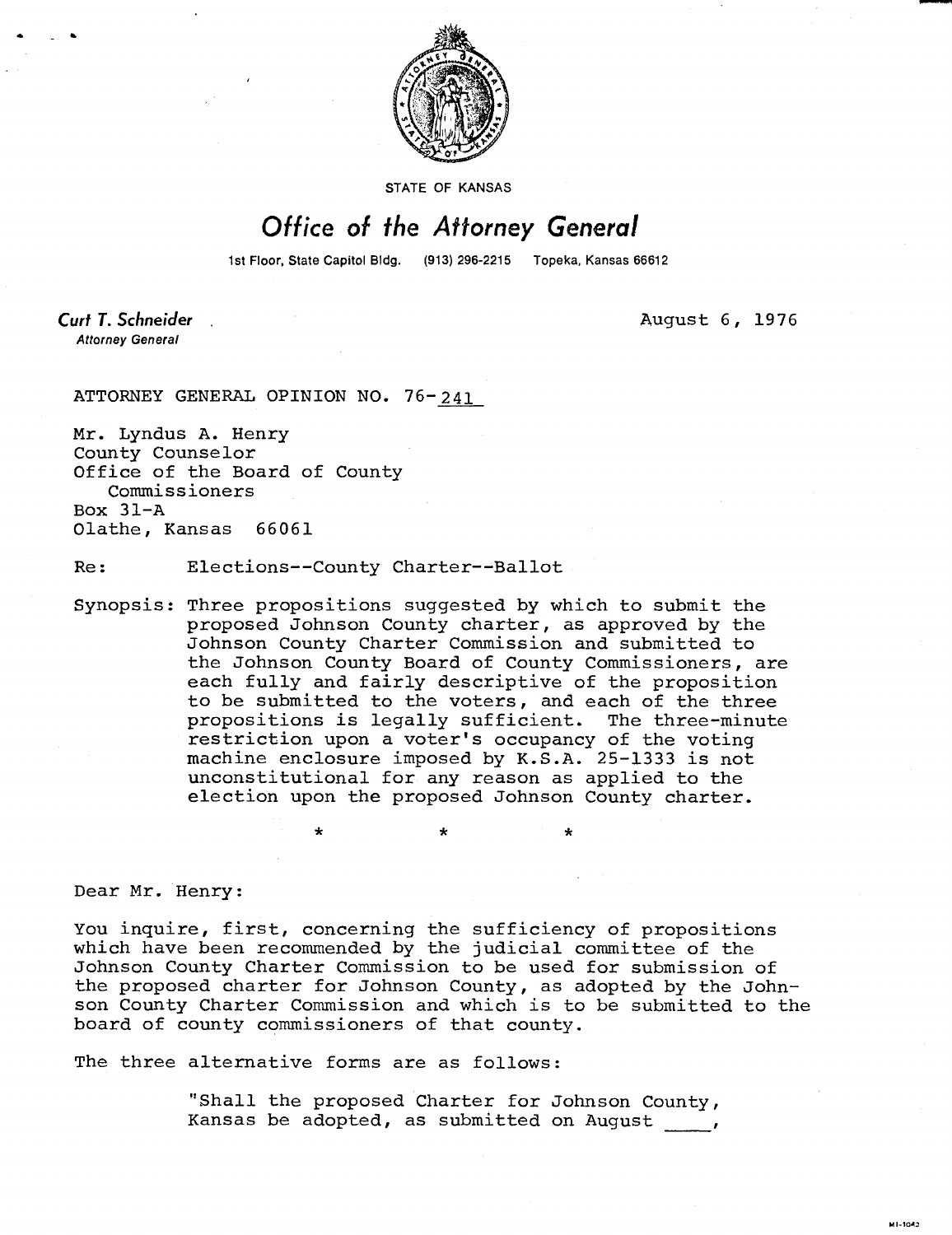Mr. Lyndus A. Henry Page Two August 6, 1976

> 1976 by the Johnson County Charter Commission to the Board of County Commissioners of Johnson County, Kansas?

Shall the proposed Charter submitted by the Johnson County Charter Commission on August 9, 1976 and submitted to the Board of County Commissioners on August (a), 1976, be adopted?

Shall there be adopted the Charter submitted by the Johnson County Charter Commission to the Board of County Commissioners of Johnson County, Kansas on August , 1976?

The question is being submitted pursuant to K.S.A. 1975 Supp. 19-2685, as amended by ch. 133, § 3, L. 1976, which states in pertinent part thus:

> "The proposed charter shall be submitted by the charter commission to the board of county commissioners and the board of county commissioners shall submit the proposed charter to the electors of the county at the general election next following submission of the final report in which all qualified electors of the county are eligible to vote. In submitting such proposed charter to the board of county commissioners, the commission may submit alternative sections or articles . . . ."

The statute does not specify what form the proposition of charter adoption shall take on the ballot. According to the writer in 29 C.J.S., Elections, § 170 at p. 478,

> "[lit is not customary to print in extenso on the ballot the thing to be voted for, and it is sufficient if enough is printed to identify the matter and show its character and purpose."

In Willmeth v. Harris, 195 Kan. 322, 403 P.2d 973 (1965), the court stated that "when a special proposition is submitted to the qualified electors for a vote, the recital on the ballot shall clearly state the substance of the proposition." 195 Kan. at 324.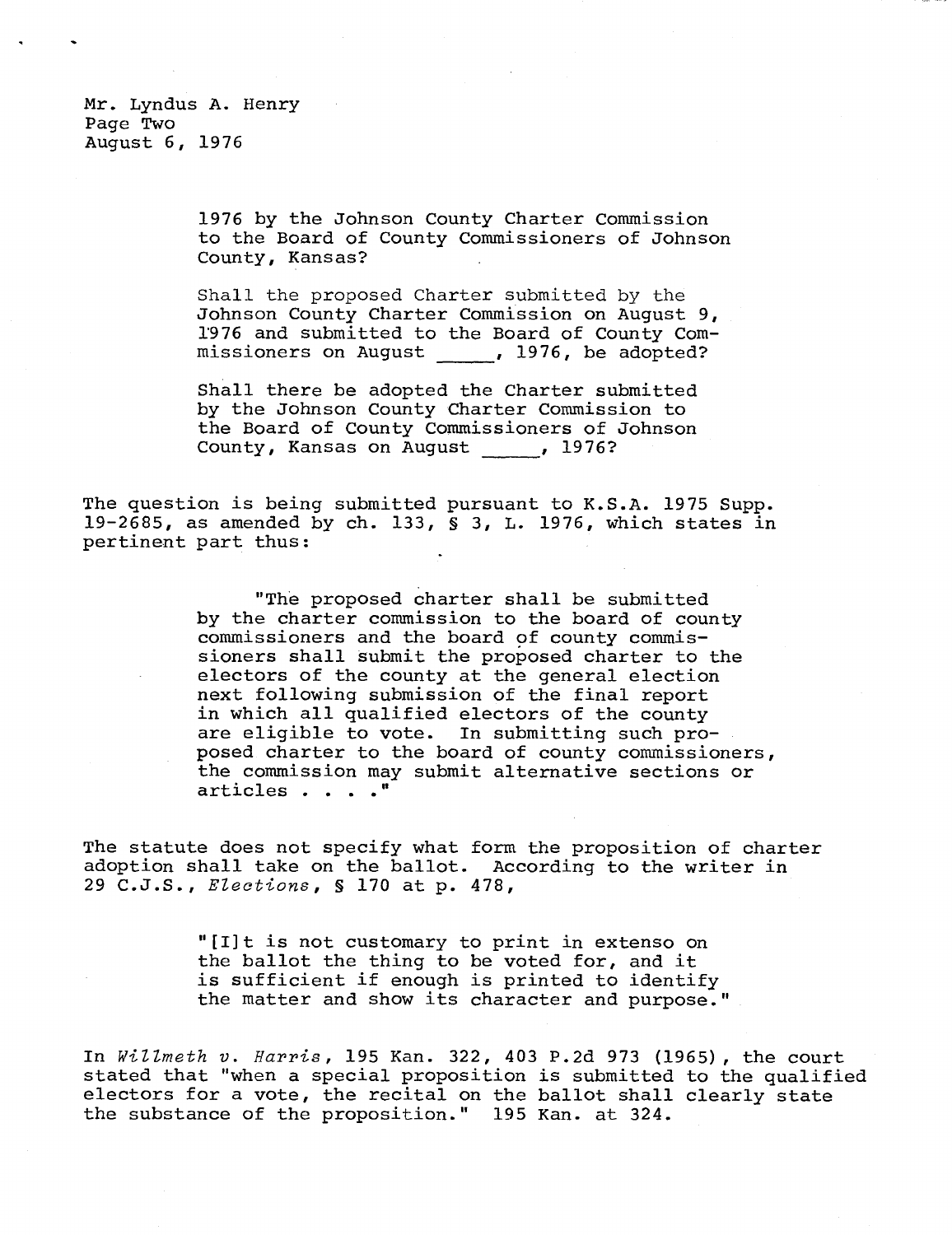Mr. Lyndus A. Henry Page Three August 6, 1976

England v. McCoy, 269 S.W.2d 813 (Tex.Civ.App. 1954) is directly in point here. The sufficiency of the ballot was questioned as used in a city election upon a proposed charter, where the ballot stated that question to be simply whether the "proposed charter" should be accepted or rejected. Of particular pertinence here, the court stated thus:

> "There is no contention that any other charter than the one submitted to the voters had at any time been proposed to the charter commission. . . . The voters of the city in the case at bar had been furnished copies of the proposed charter as the law directs and had ample opportunity to familiarize themselves with the proposed charter and to become informed as to the merits or demerits of same before they entered the polling places. The proposed charter covered 42 pages of small print and contained 170 separate sections. Obviously the entire charter could not reasonably have been printed on the ballot, or placed in the ordinance and election notice, and very obviously any attempt to state a fair and informative shorthand rendition of the charter and its 170 sections would in itself have constituted a task fraught with difficulties which would in itself be very lengthy and would perhaps have confused the voter instead of shedding light upon the issue. The charter was submitted as a whole and we think the 3216 voters who voted on the simple issue 'Do you favor the proposed charter?' were not misled or confused in the light of the record of this case." 269 S.W.2d at 817-818.

Precisely the same considerations apply here. The proposed charter, we understand, consists of approximately 15 pages of single-spaced typewritten matter. It cannot be placed in its entirety upon the ballot. Any attempt to summarize it would be a formidable task. Any summary would of necessity omit reference to many details of the proposed charter, details which some voters might regard as of vital importance. A summary might confuse as many voters as it<br>would assist. Moreover, it is not clear who, if anyone, is leg Moreover, it is not clear who, if anyone, is legally authorized to draft and approve such a summary in this instance. In the case of amendments to the Kansas Constitution which are submitted to the voters, the legislature may submit a proposed constitutional amendment by a title which is "generally descriptive of the contents thereof," which must be specified by the legislature. Art. 14, § 2, Kansas Constitution.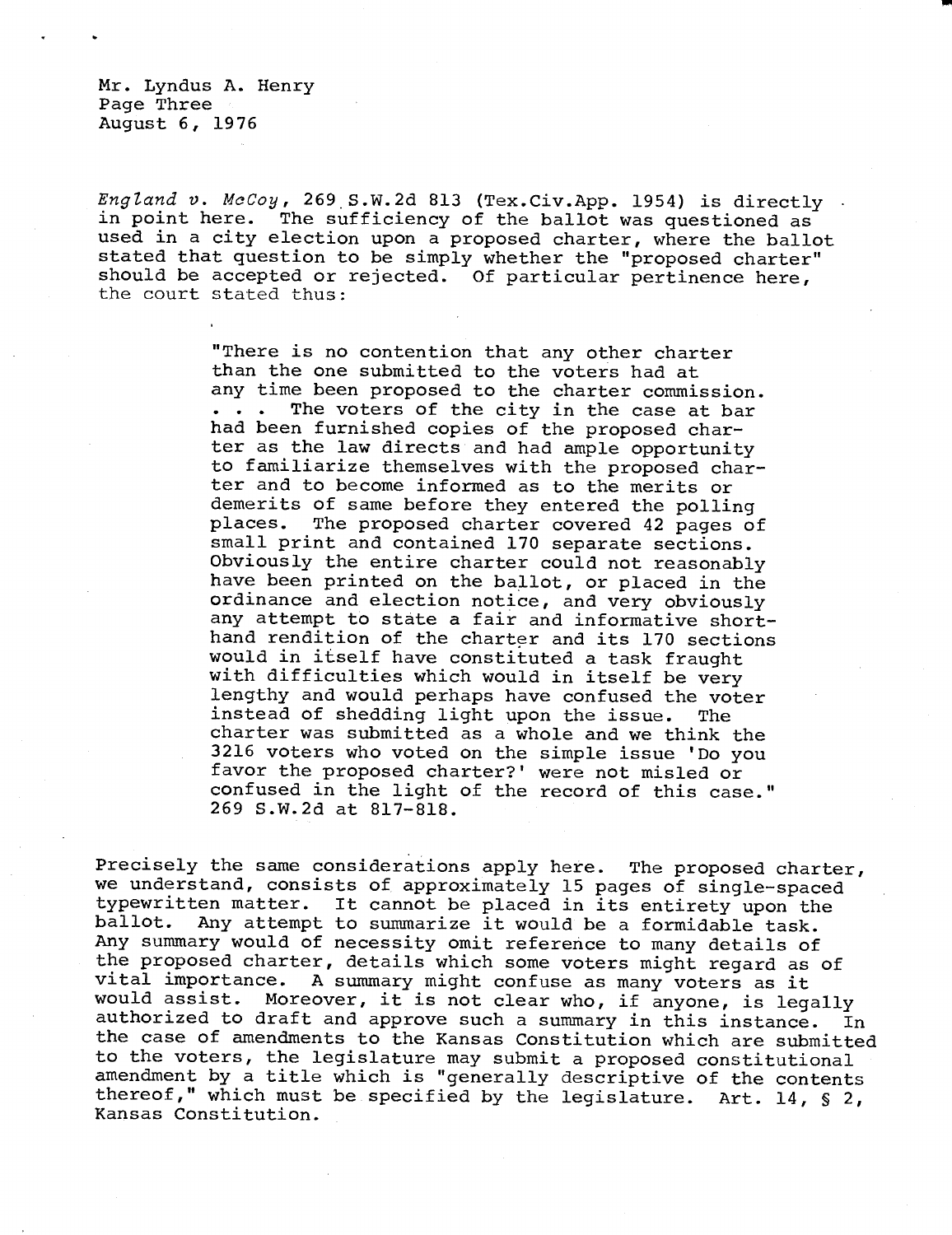Mr. Lyndus A. Henry Page Four August 6, 1976

Each of the three propositions which is suggested refers specifically to an identifiable charter which is proposed for adop-<br>tion. No voter, in my iudgment, may reasonably claim to be mi No voter, in my judgment, may reasonably claim to be misled by either of the three propositions. Each refers unambiguously and specifically to a charter adopted on a fixed date by the Johnson County Charter Commission, or else submitted on specified date to the Johnson County Board of County Commissioners. The drafting of a charter has been a subject of substantial public interest in the county to date, and the charter to be adopted and submitted to the board of county commissioners is likely to be equally an issue of public concern. There is obvious public awareness of the matter. Copies of the charter must, of course, be made available to the public, and, I am advised that the election commissioner has proposed to post two copies of the proposed charter at each voting place outside the voting booth.

In view of all the foregoing, it is my opinion that each of the proposed alternative propositions is fully and clearly descriptive of the question to be placed before the voters, and that each is legally sufficient.

Secondly, you inquire concerning K.S.A. 25-1333, which states in pertinent part thus:

> "No voter shall remain within the voting machine enclosure longer than three (3) minutes, and if he shall refuse to leave it after the lapse of three (3) minutes he shall be removed by the judges."

You inquire whether this restriction may become unconstitutional in its application to the election on adoption of the proposed Johnson County charter, in view of the fact that the proposed charter cannot be read within three minutes. The cited restriction is clearly, in my judgment, a reasonable regulation. In the present instance, the propositions which are proposed to appear on the ballot require but seconds to read. If the text of the entire proposed charter were to appear on the ballot, however, I believe that this restriction would be valid and enforceable. Three minutes is fully sufficient to permit voters to express their views on the questions before them. Ample provision is made by virtue of legal publications and posting of the proposition in question at the voting places to permit voters to familiarize themselves with the questions being presented for their approval or disapproval.

Lastly, you ask whether this office has any preference regarding the form of the proposition to be submitted. In my judgment, each of the